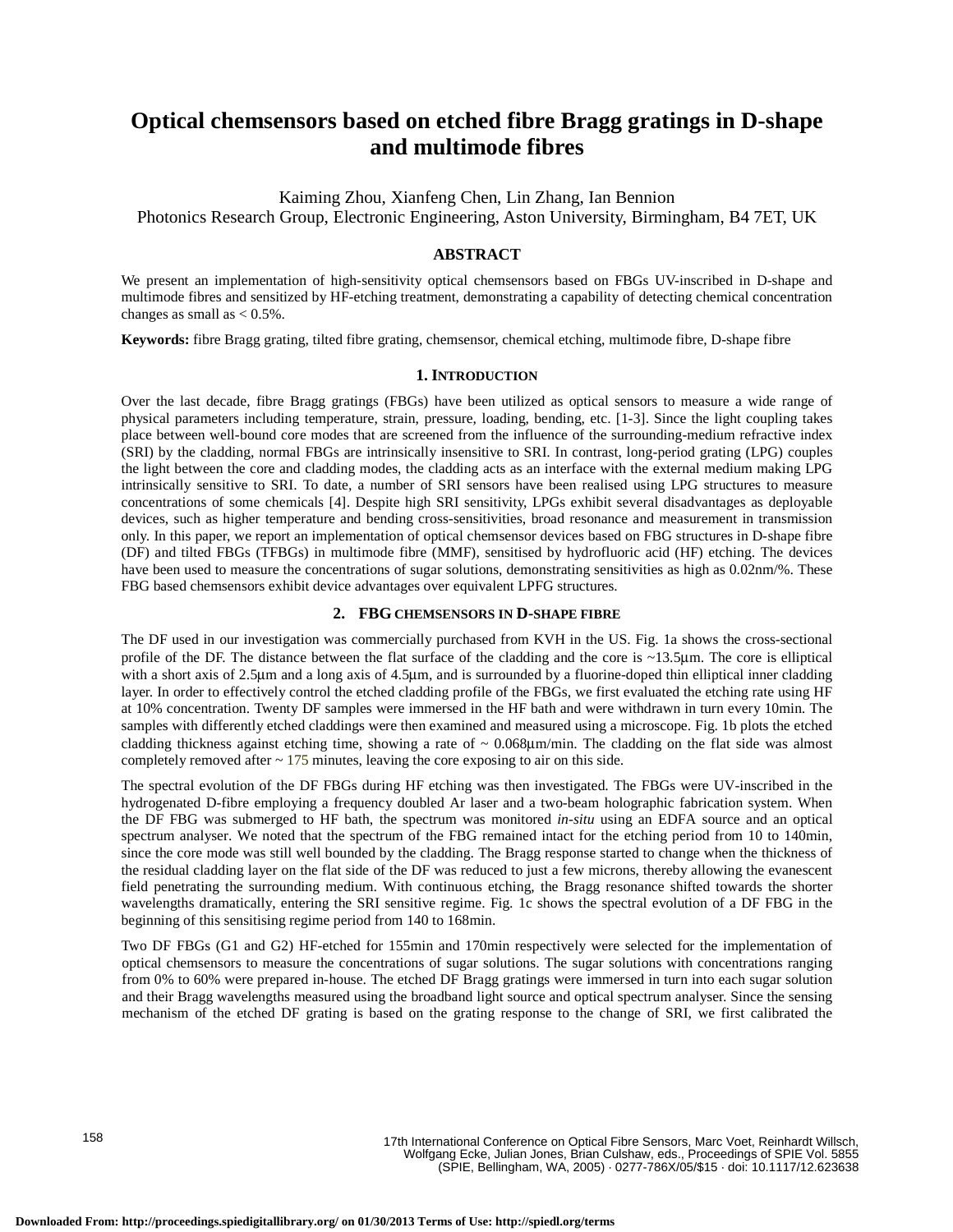measurement using the relationship between sugar concentration and refractive index provided by using the data in reference [5], and the calibration is plotted in Fig. 2a.



Fig. 1. (a) The cross-section images of the D-fibres (pristine and HF etched for  $\sim 80$  minutes); (b) cladding thickness against etching time; (c) spectral evolution of the D-fibre FBG under etching from 140 to 168min.

For sugar concentration changes from 0% to 60%, the refractive index increases more or less linearly from 1.33 to 1.44. Fig. 2b displays the SRI sensing characteristics of three DF FBGs: G1 and G2, and one un-etched FBG. It is clear from this figure that the un-etched grating is totally insensitive to SRI whereas the Bragg wavelengths of G1 and G2 red-shift at different rates with increasing SRI. The deeper etched grating G2 exhibits a much higher SRI sensitivity than the less etched G1. If we define the SRI sensitivity as the wavelength shift induced by 1% SRI change, the maximum sensitivities exhibited by G1 and G2 are 0.03nm/% and 0.11nm/%, respectively. The latter is almost four times that of the former. Using Fig. 2a, we can convert the SRI sensitivity to the sugar concentration sensitivity. Defining this as the Bragg resonance shift induced by 1% sugar concentration change, we have sensitivities of 0.005nm/% and 0.02nm/% for G1 and G2, respectively. Thus, for practical applications, up to 5% concentration change in sugar concentration can be easily detected by G2 using a standard optical interrogation system with an optical resolution of ~0.1nm and 0.5% change with a resolution of 0.01nm.



Fig. 2 (a) Calibration plot of refractive index against concentration of sugar solution; (b) Sensitivity plots of an unetched DF FBG and etched G1 and G2.

### **3. TFBG chemsensors in multimode fibre**

The MMF used in our experiment is the standard graded index fibre with a N.A. of 0.22 and a core diameter of 50 m. The FBG structures were UV-inscribed in the H<sub>2</sub>-loaded MMF pieces by the scanning phase mask technique in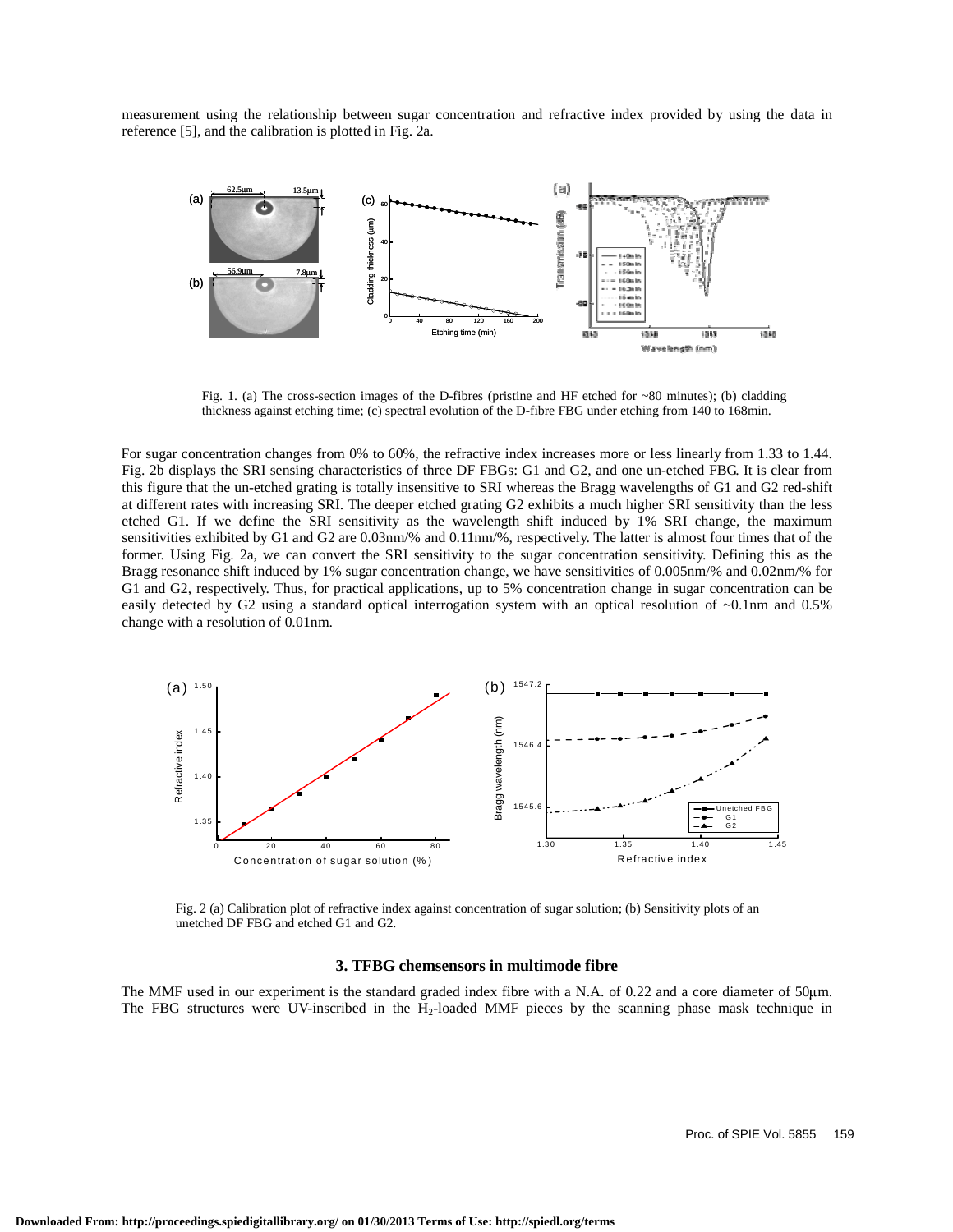conjunction with a frequency doubled Ar laser. In order to investigate the light couplings between the symmetrical and asymmetrical core and cladding modes, both normal and tilted structures were fabricated in MMF. To realize the latter structure, the phase mask was tilted with respect to the fibre axis in the UV-inscription system. In confirmation of the tilted structures, we examined the MMF gratings under the microscope with high magnification.

Fig. 3a, b and c depict typical transmission spectra of FBGs UV-inscribed when the phase mask was tilted at 0°, 0.7° and 3.5°, showing not only distinctive characteristics but also a clear transition of the light coupling from core-core to core-cladding modes. For the normal structure, the core mode field overlap integral is much larger for symmetric ( $m = 0$ , 2, ...) modes than for asymmetric (m = 1, 3, ...) ones. In our characterisation, since the light was launched to the MMF using a broadband source with an SMF pigtail, we can regard that the light was traveling mainly in the fundamental mode. Thus, the resonances in Fig. 3a are corresponding to the core-core mode coupling of  $0 \rightarrow 0, 2, \ldots, 10$ . The lowest order mode,  $LP_{co-co}^{0\to0}$ , is the most strongly coupled, resulting in ~23 dB Bragg reflection at 1579.9nm, whereas the coupling to the high modes ( $n = 6$ , 8 and 10) are so weak to appear. When the grating is slightly tilted (0.7°), the mode coupling is still confined in the core modes, however, the tilted structure enhances the coupling to asymmetric modes. Thus, we see the extra resonances in Fig. 3b, resulted from the mode coupling:  $0 \rightarrow 1, 3, \ldots, 9$ . The lowest mode is still the strongest, but the strength of the resonance attends decreasing linearly with increasing mode order. At 3.5°, one can see a clear transition of the mode coupling from core-core to core-cladding, as shown in Fig. 3c. The resonances on the right-hand side of Fig.3c still correspond to the core-core mode coupling, whereas the resonances on the left-hand side are resulted from core-cladding coupling. This was verified by immersing the grating in the index matching gel; the cladding resonances were disappeared and replaced by a smooth envelope profile representing the coupling to a continuum of radiation modes.



Fig. 3 Transmission spectra of (a) non-tilted, (b) 0.7<sup>e</sup><sub>caternal</sub> -tilted and (c) 3.5<sup>e</sup><sub>caternal</sub> -tilted FBGs in MMF.

Since the core modes in MMF are also well-bound and screened from the SRI influence by the cladding, it is necessary to sensitise MMF FBGs by HF-etching. Several grating samples were etched using an HF acid of 15% concentration and their spectra were also monitored *in-situ* using the EDFA and spectrum analyser. We found the Bragg resonances of MMF FBGs were remained intact for the first 160min of the etching process and, after this point, the resonances blue-shifted with acceleration. Fig. 4a shows the spectral evolution of the 0.7°-tilted grating for the etching period from 160min to 252min. We noticed that after the cladding being etched off after ~165min, the high order modes started blue-shifting whereas the low order modes were still static. From 160 to 220min, the three lowest order modes resonances were almost unchanged and they started moving after 220min at increasing rates with increasing etching time and mode order. It was estimated that the core size was reduced to  $\sim 12 \mu m$  after 252min, confining only two/three modes.

The etched  $0.7^\circ$ -tilted FBG with  $12\mu$ m remaining diameter was investigated for SRI sensitivity also by measuring the sugar solutions with concentrations ranging from 0% to 60%. Fig. 4b plots the SRI-induced wavelength shifts of the two lowest order modes ( $LP_{co-co}^{0\to 0}$ ,  $LP_{co-co}^{0\to 1}$ ). It is clear from the figure that the higher order core mode is more sensitive to